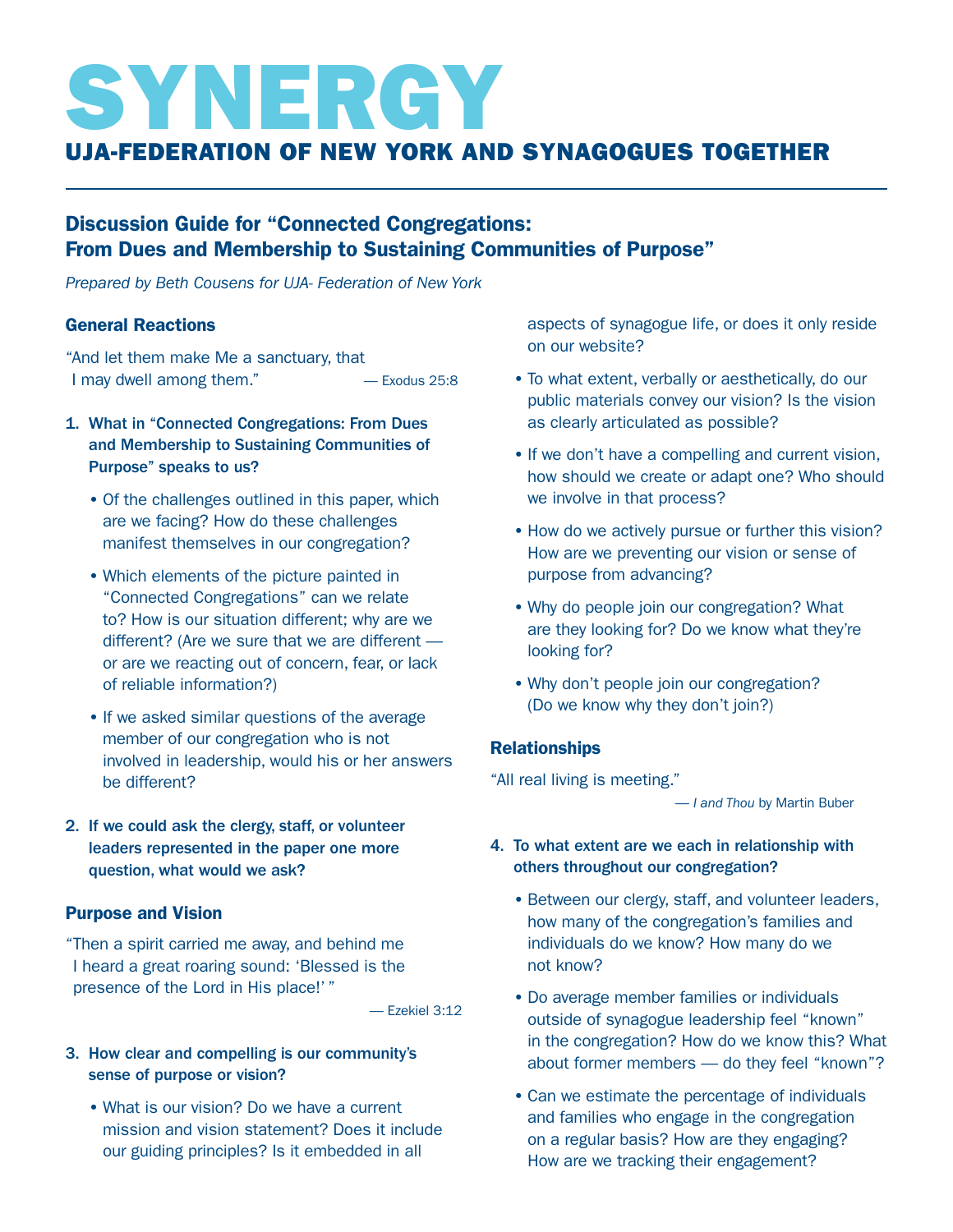- How, when, and in what circumstances does our leadership interact with congregants?
- About how many congregants do we interact with primarily around finances?
- If we sit with congregants to check in with them about their relationship with our community, how much time do we spend talking about money? How much do we talk about the synagogue's purpose, Jewish life, and their involvement in it? What should the ideal balance be, and what needs to happen in order for that to take place?

#### Membership

"And Moses spoke unto all the congregation of the children of Israel, saying: 'This is the thing which the Lord commanded, saying: Take ye from among you an offering unto the Lord, whosoever is of a willing heart, let him bring it . . .'"

— Exodus 35:4–5

- 5. How do we talk about membership in our congregation?
	- What does it currently mean to be a member of our community? How might congregants answer this question?
	- What do we want it to mean or feel like to be a member of our community?
	- Why do we call membership fees "dues" what is "due" to us?
	- How do we currently acknowledge or thank members?
	- To what extent should we become "porous" or be a comfortable communal place for those not formally on our membership roster? What would be the financial obligations of those who are "nonmembers, but friends"?

#### 6. What should our membership model be?

 • Are we or can we be a *mishkan* community? How many congregants do we estimate are members because they are purchasing a service? What would it take to help them become members of a *mishkan* model: builders or stakeholders?

- What would our *mishkan* community look like? What opportunities can congregants take to contribute toward, lead, and build our community?
- Are we or can we be a journey community? How can we help those connecting for just one opportunity deepen their engagement in Jewish life? What would that staff and volunteer resource model look like?
- What financial support might our current congregants give to our congregation in a different revenue model? How can we learn their opinions and ideas?
- No matter the model, how can we best ensure deeper engagement (which should lead to revenue growth)?

#### Sacredness of Money

"One who trusts God is not hampered in his trust by great wealth because he does not rely on it. He sees it as a reserve he has been commanded to make use of under certain specific and temporary circumstances. He does not become arrogant if he remains wealthy, he never reminds anyone he gave money to what he did for him and he never asks compliments for his gratitude. Instead, he thanks his Creator for having made him an agent of God's kindness."

> — "Introduction to the Fourth Gate," *Duties of the Heart* by Bachya Ibn Pakuda

- 7. How do we talk about money?
	- Do we know how it currently feels to receive or pay our community's invoice for dues? How can we elicit feedback from congregants?
	- What is the conversation about money like in our congregation? What kinds of financial interactions do we have with congregants? How would we describe the character of those interactions?
	- What Jewish values do we want to reflect in the way we handle money in our congregation?
	- How do we feel about our congregation's financial situation? What ideas or fears about money do we bring to the congregation?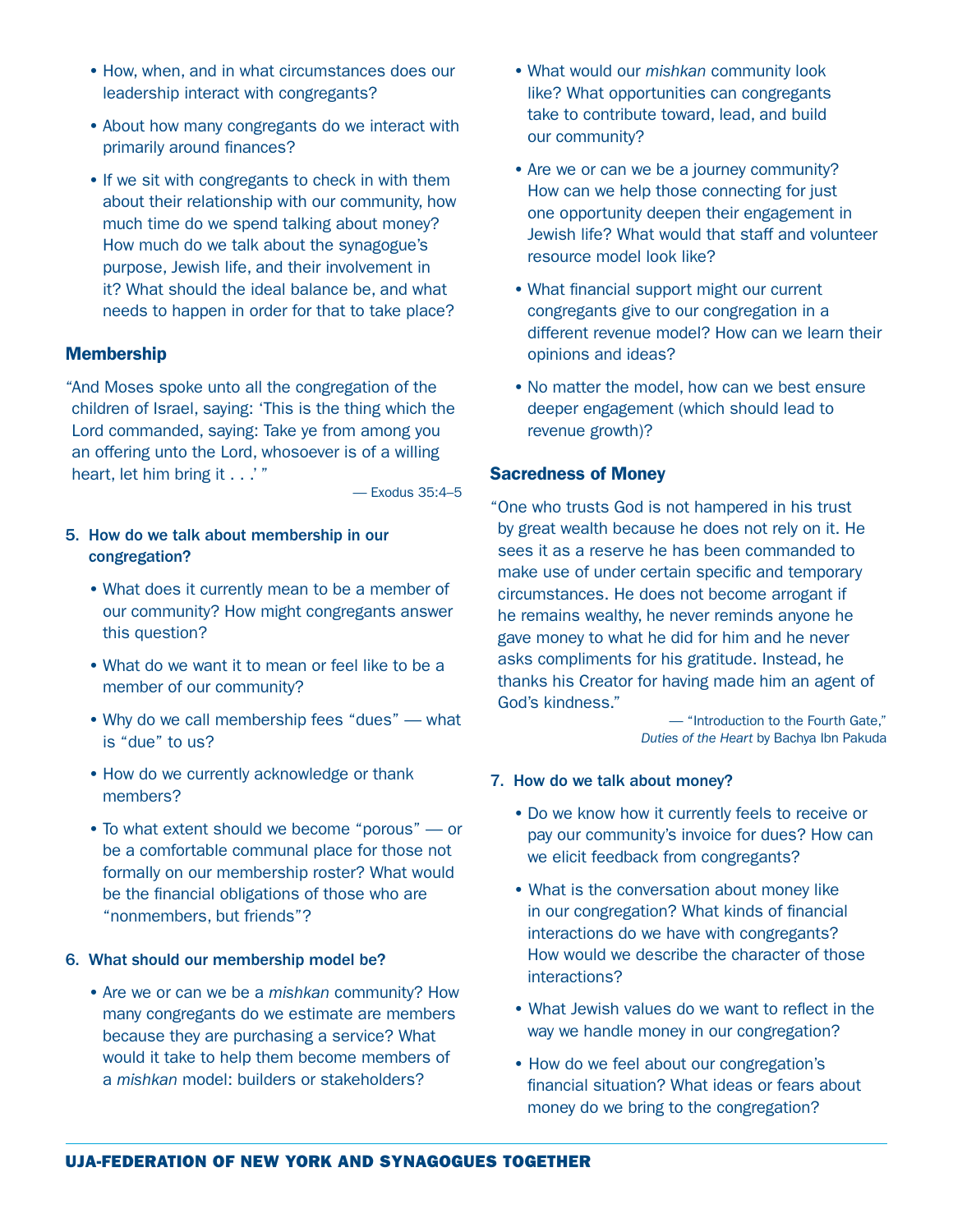• When have we been at our best in handling the congregational finances consistent with our Jewish values and synagogue vision? What processes need to be transformed in order to get there?

#### 8. Are we ready to make a change?

- What do we fear about making a transition?
- What could be some of our roadblocks to change? Can we manage or overcome them?
- When have we been successful in making change? What might we learn from that experience that would help in making this potential change successful?

#### 9. What immediate actions can we take?

- Do we want to learn more about the achievements and processes of other congregations? If yes, what do we want to learn?
- How do we want to begin a discussion about these issues in our congregation?
- What immediate changes or actions might we consider? What would we need to have in place to implement them?
- What are more long-term actions to consider? What structures or processes do we need to build in order to consider these long-term actions?

#### Activities for Further Action

• Create a Vision Task Force. Invite members and participants from various backgrounds and experiences within the community to join the task force. Study the visions of other congregations and how their materials — particularly websites — reflect that vision and sense of purpose. Consider bringing in speakers from vision-driven congregations to hear about how vision is reflected in the community's day-to-day operations. Engage in a process of visioning within the congregation. Begin to plan each congregational activity by measuring it against the congregational vision.

- Track member engagement. Put together statistics from the previous three to eight years (since well before the recession, if possible) on membership trends, including total numbers of members paying full membership rates, members paying lowered membership rates, requests about membership, and those exploring the synagogue without yet becoming members (for example, participating in the High Holidays). If possible, put together statistics from the previous three to eight years on engagement: ways in which various families and individuals have engaged and, if possible, numbers of interactions various families have had with the congregation. Identify new benchmarks to follow.
- Begin developing a strong language for membership. Include sincere ideas about gratitude and collaboration. Consider studying together to draw values-based language out of Jewish tradition. Begin to publicize what "membership" is and what "dues" are, sharing new or affirmed definitions for these concepts. Conduct phone calls or livingroom meetings with congregational members to explain these ideas. Emphasize the ideas from the bimah, in sermons, and in congregational articles. Examine congregational artifacts: change language on the congregation's website; change language on its membership form, making sure the form clearly communicates ideas of what it means to be a member or partner. Consider developing a membership agreement that incorporates what the congregation and members will do to build the community in relationship with one another. Make sure that membership invoices are notices to contribute funds, rather than cold or sterile bills. Frame the conversation in Jewish language that relates to your congregation's purpose.
- Bring together an Economic Values Task Force. Begin to identify your community's current ideas about money. Consider reaching out to congregants and participants through small house meetings or larger member meetings. Study together and discuss what the values of the congregation should be. Create and enforce those values through conversation.